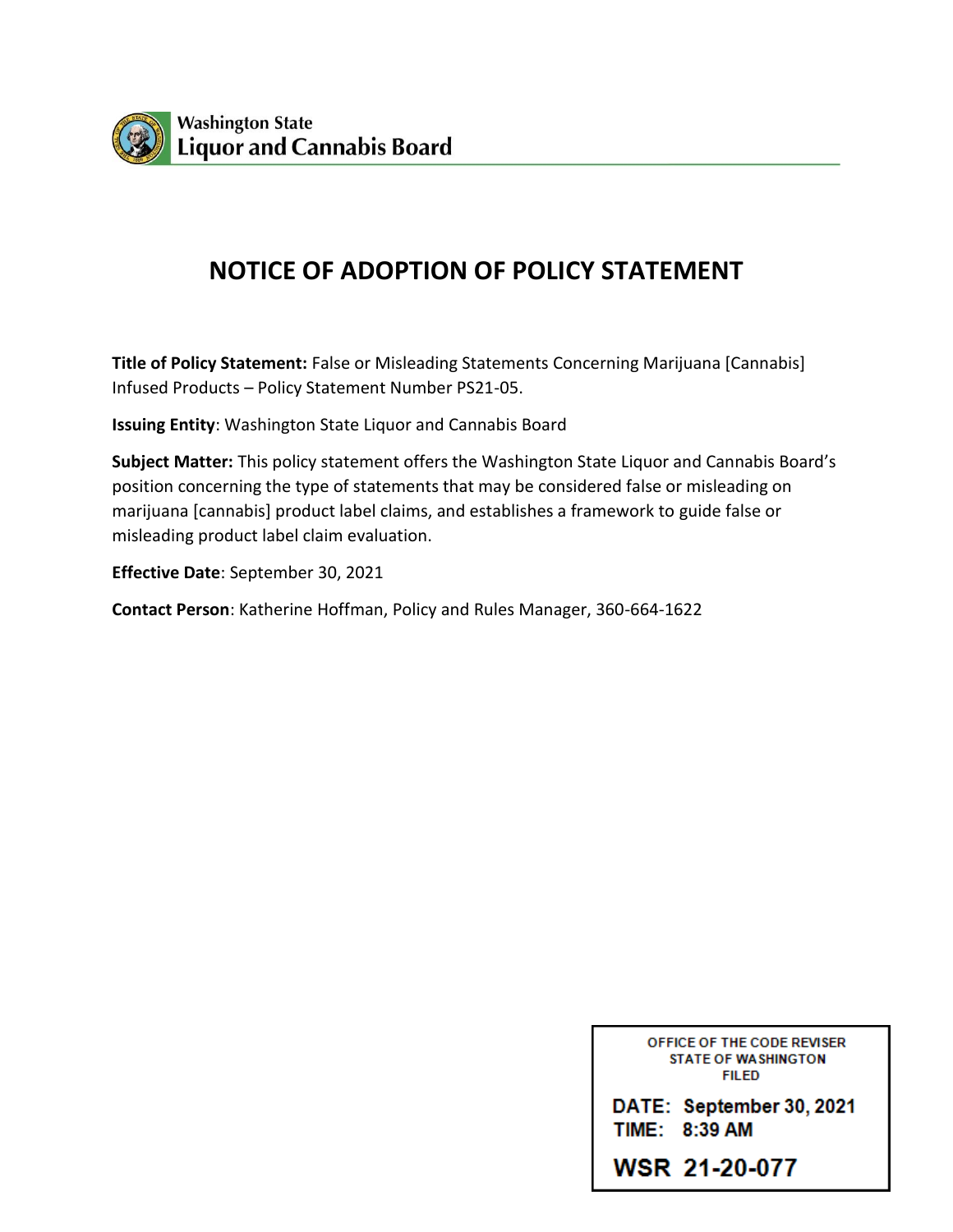

# **Policy Statement**

| Title:                                    | <b>False or Misleading Statements Concerning</b><br>Number: PS 21-05<br>Marijuana [Cannabis] Infused Products |
|-------------------------------------------|---------------------------------------------------------------------------------------------------------------|
| <b>References:</b>                        | RCW 66.24.150                                                                                                 |
|                                           | RCW 69.50.346                                                                                                 |
|                                           | WAC 314-55-077                                                                                                |
|                                           | WAC 314-55-105                                                                                                |
| Contact:                                  | Katherine Hoffman, Policy and Rules Manager, WSLCB                                                            |
| <b>Phone:</b>                             | 360-664-1622                                                                                                  |
| Email:                                    | katherine.hoffman@lcb.wa.gov                                                                                  |
| <b>Effective Date:</b> September 30, 2021 |                                                                                                               |
| <b>Approved By:</b>                       | Justin Nordhorn, Director Policy and External Affairs, WSLCB                                                  |

## **[RCW 34.05.230 – Interpretive and policy statements](https://app.leg.wa.gov/rcw/default.aspx?cite=34.05.230)**

(1) An agency is encouraged to advise the public of its current opinions, approaches, and likely courses of action by means of interpretive or policy statements. Current interpretive and policy statements are advisory only. To better inform the public, an agency is encouraged to convert long-standing interpretive and policy statements into rules.

## **INTRODUCTION**

Throughout this document, the term "cannabis" is used in the context of the statutory meaning of "marijuana" as defined in chapter 69.50 RCW.

This policy statement is intended to define and scope what types of statements may be false or misleading, to the extent possible, and establish a framework to guide false or misleading product label claim evaluation.

This policy statement supersedes and replaces previous agency guidance concerning this topic.

## **SUMMARY**

WSLCB's Licensing Division's Packaging and Labeling team have received multiple submissions for packaging and labeling of both solid and liquid cannabis infused edible products containing reference to alcohol drinks and imagery commonly known to be associated with alcohol. Current rule and associated guidance seek to address this concern. Federal law prohibits the use of false or misleading statements in labeling for drugs, cosmetics, tobacco products, foods, supplements, and alcoholic beverages. Similarly, RCW 69.50.346 provides that labeling for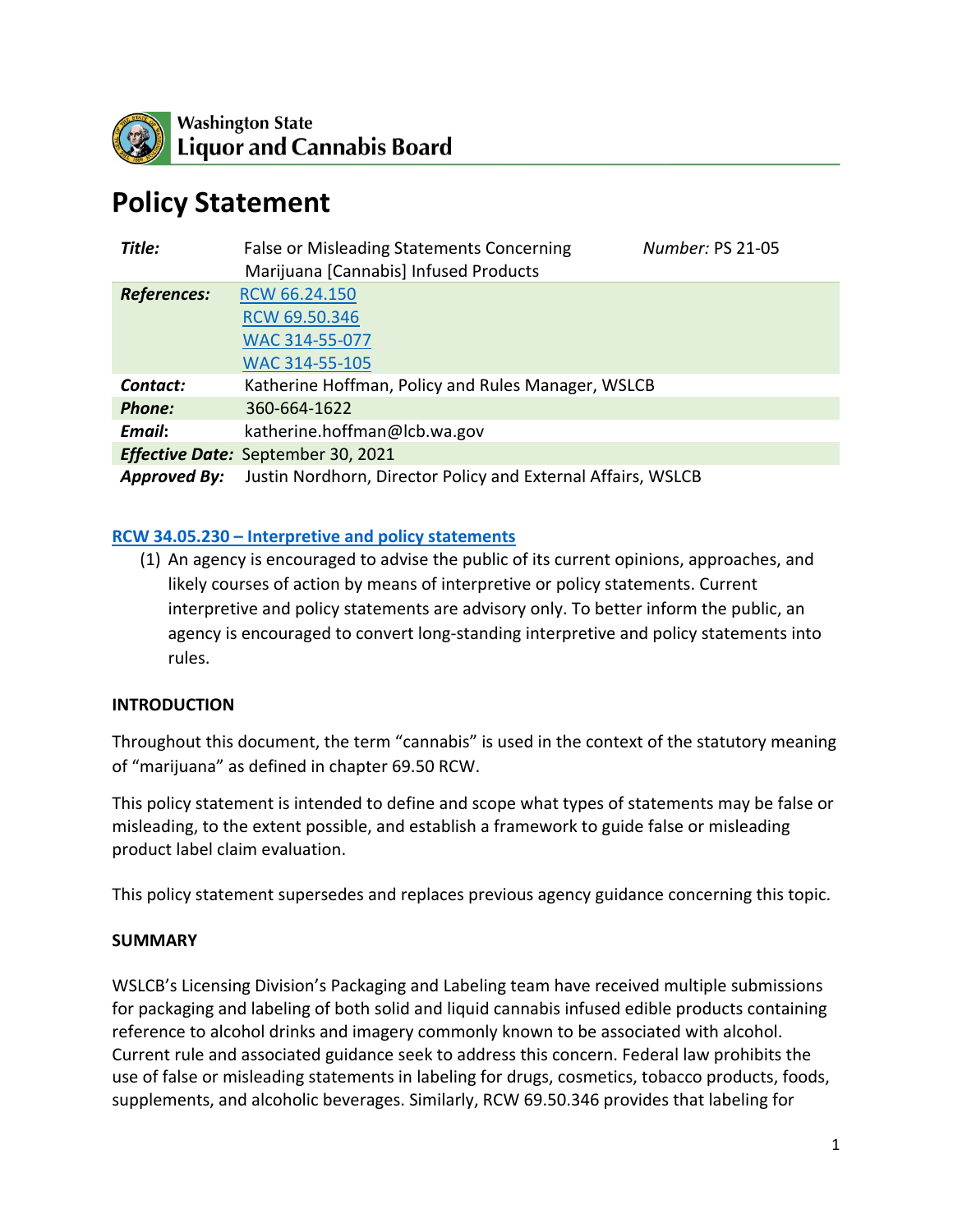marijuana concentrates, usable marijuana or marijuana infused products may not be false or misleading. This Policy Statement confirms that WSLCB continues to align with federal standards in determining whether cannabis product labeling is false or misleading.

## **BACKGROUND**

On December 12, 2018, board interim policy (BIP) 07-2018 was issued to further clarify the phrase "false and misleading" regarding packaging and labeling of marijuana-infused products, and to address concerns regarding packaging and labeling designed to mimic, imply, or reference a product containing alcohol. The interim policy was designed to clarify the phrase "false or misleading" in WAC 314-55-105 for licensees, protect the public, and to reduce risk of accidental exposure to marijuana.

BIP 07-2018 provided that to comply with the labeling requirements described in [WAC](https://apps.leg.wa.gov/wac/default.aspx?cite=314-55-105)  [314-55-105,](https://apps.leg.wa.gov/wac/default.aspx?cite=314-55-105) labels affixed to a container or package containing useable marijuana, marijuana concentrates, and marijuana infused products sold at retail stores in Washington State must not mimic, imply, represent or contain any statement, depiction, illustration, design, brand, or name of a product containing alcohol.

BIP 07-2018 also provided that product label design mimicking or implying that a marijuana product contains alcohol was considered false and misleading and increased public safety risk. However, rule did not prohibit certain words or references to be used, such as "non-alcoholic," "does not contain alcohol," "not a beer", "not a wine," "not a spirit", and "0%ABV."

BIP 07-2018 was rescinded on December 18, 2019 when final rules were adopted that substantially revised WAC 314-55-105 and implemented Engrossed Senate Substitute Bill (ESSB) 5298 regarding the allowance of additional information on labels of cannabis infused products. Rules became effective January 1, 2020 and did not incorporate the language from BIP 07-2018. Instead, the adopted rules referred to 21 C.F.R. Sec 101.18(a) concerning false or misleading statements. Specifically, 21 C.F.R. Sec 101.18(a) provides that, "…among representations in the labeling of a [food](https://www.law.cornell.edu/definitions/index.php?width=840&height=800&iframe=true&def_id=506bab99f1883af2ea2f10e8f8cf5837&term_occur=999&term_src=Title:21:Chapter:I:Subchapter:B:Part:101:Subpart:A:101.18) which *render such [food](https://www.law.cornell.edu/definitions/index.php?width=840&height=800&iframe=true&def_id=506bab99f1883af2ea2f10e8f8cf5837&term_occur=999&term_src=Title:21:Chapter:I:Subchapter:B:Part:101:Subpart:A:101.18) misbranded is a false or misleading representation with respect to another [food](https://www.law.cornell.edu/definitions/index.php?width=840&height=800&iframe=true&def_id=506bab99f1883af2ea2f10e8f8cf5837&term_occur=999&term_src=Title:21:Chapter:I:Subchapter:B:Part:101:Subpart:A:101.18) or a [drug,](https://www.law.cornell.edu/definitions/index.php?width=840&height=800&iframe=true&def_id=d7ecd01ad686b30d33b475f456d54261&term_occur=999&term_src=Title:21:Chapter:I:Subchapter:B:Part:101:Subpart:A:101.18) [device,](https://www.law.cornell.edu/definitions/index.php?width=840&height=800&iframe=true&def_id=76b961c3dbba87b5c5a97199620005d4&term_occur=999&term_src=Title:21:Chapter:I:Subchapter:B:Part:101:Subpart:A:101.18) or cosmetic*." (Emphasis added).

WSLCB prepared and published an extensive packaging and labeling guide designed to assist and support licensee compliance with the new rules. The guide provides the following description of false or misleading statements, incorporating the language of both the federal code and rescinded BIP 07-2018: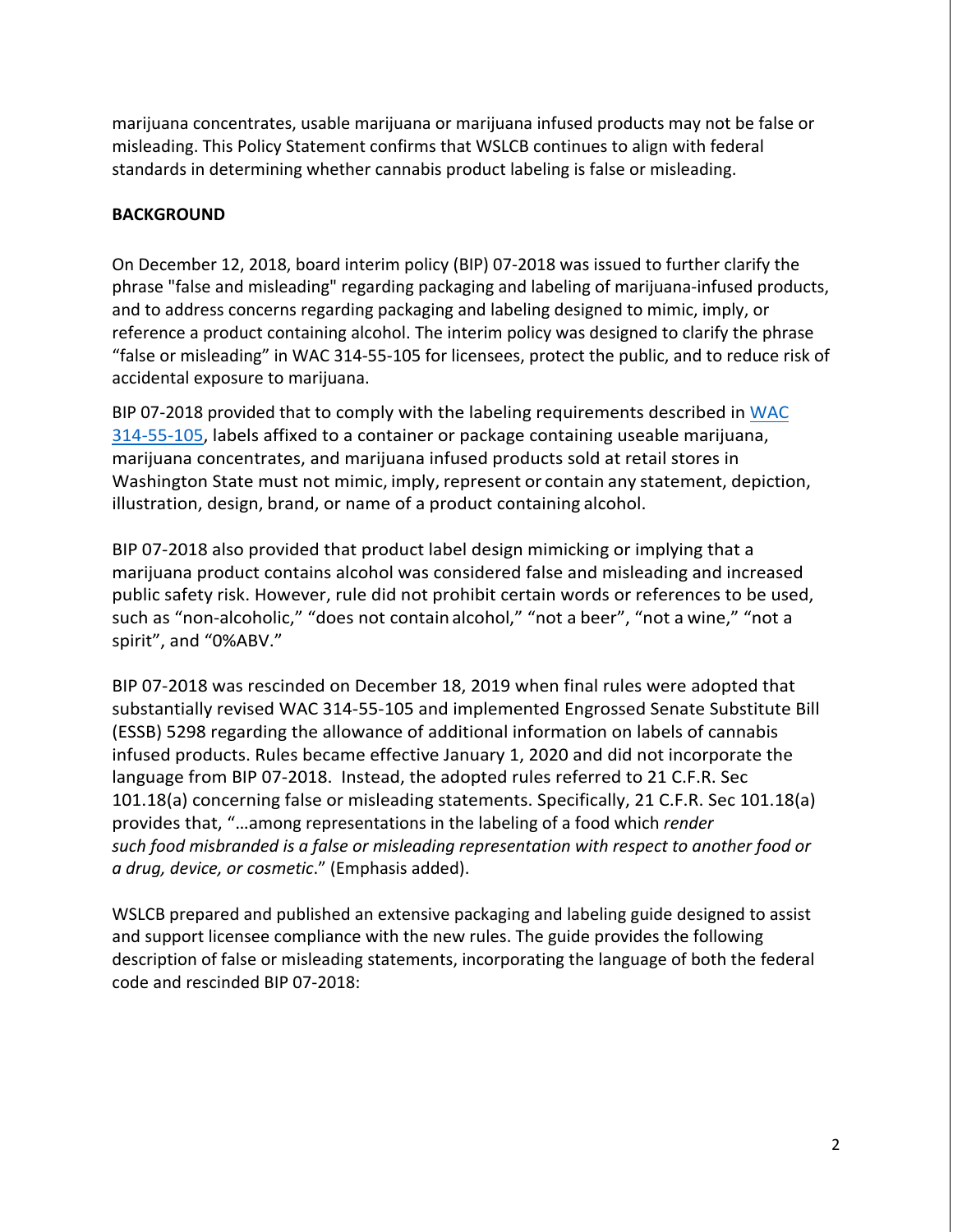#### **False or Misleading Statements**

#### Title 21, Volume 2, 21 CFR 101.18 Misbranding of food

Among representation on the labeling of food which render such food misbranded is a false or misleading representation with respect to another food or a drug, device, or cosmetic.

A false or misleading statement is one that is either not true, or a statement that implies something about the product or package that is not true. Labels affixed to a container or package containing usable marijuana concentrates, and marijuana infused products sold at retail in Washington State must not:

- Mimic, imply, represent or contain any statement, depiction, illustration, design, brand, or name of a product containing alcohol.
- Be designed similarly to products or words that refer to products that are commonly associated or marketed to persons under twenty-one years of age.
- Have product label designs that mimic or imply that a marijuana product contains alcohol, are false and misleading, and increase public safety risk. Use of the following words or references does not permit the design to mimic or imply the product contains alcohol. Words or references include, but are but not limited to: non-alcoholic, does not contain alcohol, not a beer, not a wine, not a spirit, or 0%ABV

Despite both the rule description and the guidance incorporating the rescinded BIP language, the Licensing Division's Packaging and Labeling team received multiple submissions for packaging and labeling of both solid and liquid cannabis infused edible products containing reference to alcohol drinks and imagery commonly known to be associated with alcohol.

#### **STATUTORY AUTHORITY**

**RCW 66.24.150(3)(d)** provides that holders of a license to manufacture liquor may not mix or infuse THC, CBD, or any other cannabinoid into any products containing alcohol.

**RCW 69.50.346** describes required labeling content for all marijuana concentrates, usable marijuana, or marijuana-infused products sold at retail.

**RCW 69.50.346(3)(a)** provides that labeling for marijuana concentrates, usable marijuana or marijuana infused products may not be false or misleading.

#### **REGULATORY AUTHORITY**

**WAC 314-55-077(6)** describes WSCLB cannabis recipes, product, packaging and labeling approval process and requirements.

**WAC 314-55-105** describes marijuana product packaging and labeling.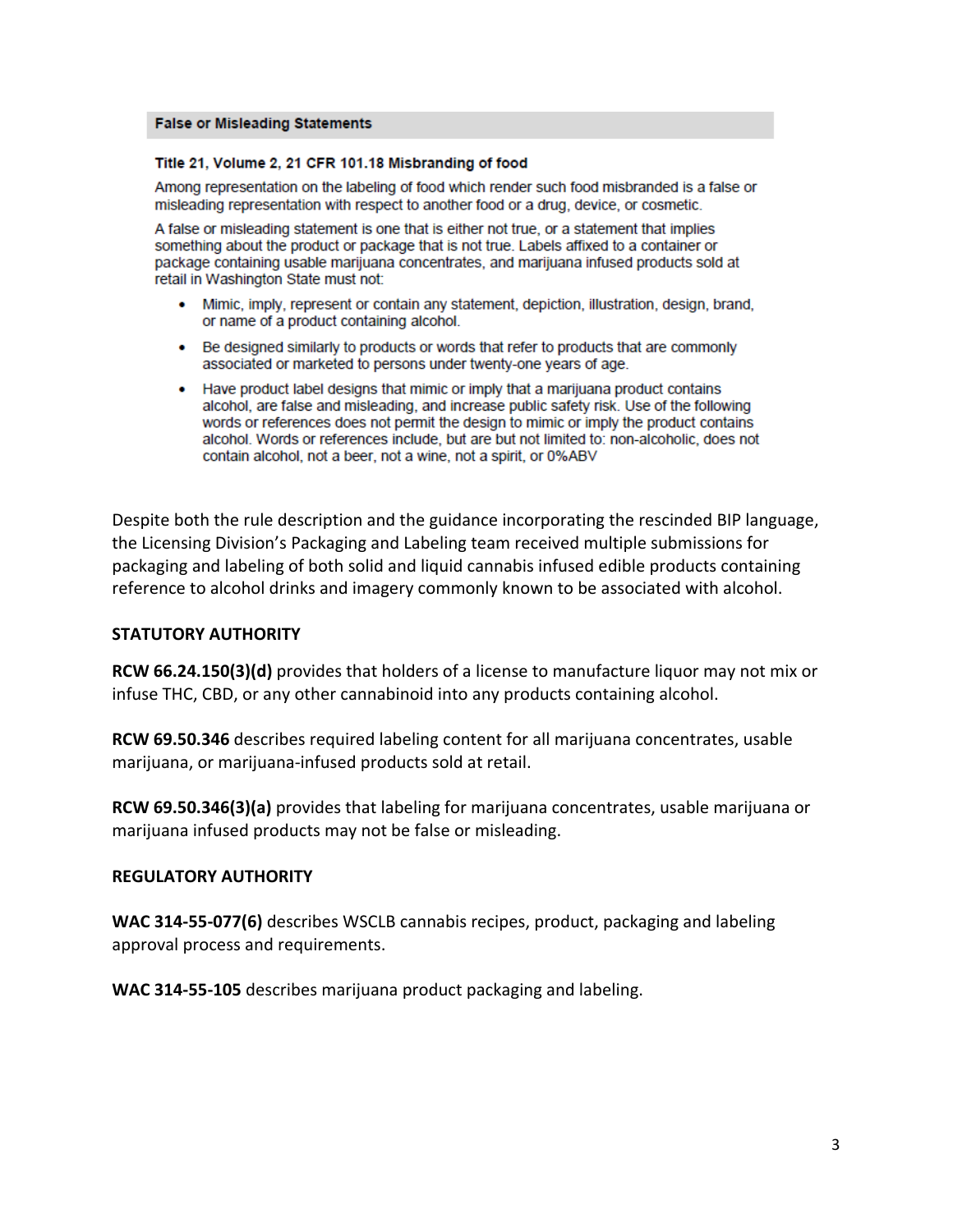## **ANALYSIS**

Federal law prohibits the use of false or misleading statements in labeling for drugs, cosmetics, tobacco products, foods, supplements, and alcoholic beverages.<sup>[1](#page-4-0)</sup> It also prohibits marketing of food and dietary supplements containing cannabis.<sup>[2](#page-4-1)</sup> The FDA has not approved any food or drug containing cannabis.<sup>[3](#page-4-2)</sup> However, cannabis and products containing cannabis, including food products, are legal and may be produced, processed and sold in Washington State in facilities licensed by the WSLCB.

Cannabis product labeling laws were amended during the 2019 legislative session by Engrossed Substitute Senate Bill (ESSB) 5298 (Chapter 393, Laws of 2019). Among other things, the legislation provided that a label or labeling on a product container including marijuana concentrates, usable marijuana, or marijuana infused products sold at retail may not be false or misleading. [4](#page-4-3) The term "false or misleading" is not defined in statute, nor does it appear anywhere else in the Controlled Substances Act. As a result, the WSLCB turns to federal statute and regulation for guidance.

## *Federal Treatment of "False or Misleading"*

The FDA's efforts to protect consumers from false or misleading claims are conducted in a complex and challenging legal and regulatory environment, and two-pronged. The first prong concerns false or misleading claims concerning products. The FDA continues to work toward providing clear guidance on the scientific or other support needed to prevent false or misleading information on labels that make structure or function claims. However, the FDA does not have express legal authority to compel a company to provide such information, even though there is a general statutory requirement that labeling not be false or misleading.<sup>[5](#page-4-4)</sup> In contrast, the Federal Trade Commission (FTC) which is responsible for protecting consumers from false advertising generally, has the statutory authority to compel companies to provide support. FTC officials note that the Commission would have difficulty taking enforcement actions against companies for alleged structure or function claims on food labels and in advertisements without access to companies' proprietary market and scientific research.[6](#page-4-5)

The second prong concerns false or misleading labeling itself, or the outer packaging of a product representing what the product *is* rather than what the product may *do.* For example, 21 C.F.R. Sec.101.18(a) provides that among representations in the labeling of a

<span id="page-4-0"></span> <sup>1</sup> Federal Food, Drug and Cosmetics Act (CITE)

<span id="page-4-1"></span><sup>2</sup> 21 U.S.C. 321

<span id="page-4-2"></span><sup>3</sup> FDA Regulation of Cannabis and Cannabis-Derived Products, Including Cannabidiol (CBD)( https://www.fda.gov/newsevents/public-health-focus/fda-regulation-cannabis-and-cannabis-derived-productsincluding-cannabidiol-cbd) <sup>4</sup> RCW 69.50.326(3)

<span id="page-4-4"></span><span id="page-4-3"></span><sup>5</sup>See 21 C.F.R. Sec.101.18(a)

<span id="page-4-5"></span><sup>6</sup> UNITED STATES. GOVERNMENT ACCOUNTABILITY OFFICE, FOOD LABELING : FDA NEEDS TO REASSESS ITS APPROACH TO PROTECTING CONSUMERS FROM FALSE OR MISLEADING CLAIMS : REPORT TO CONGRESSIONAL COMMITTEES (U.S. Govt. Accountability Office) (2011), INSERT-MISSING-URL (last visited Aug 13, 2021)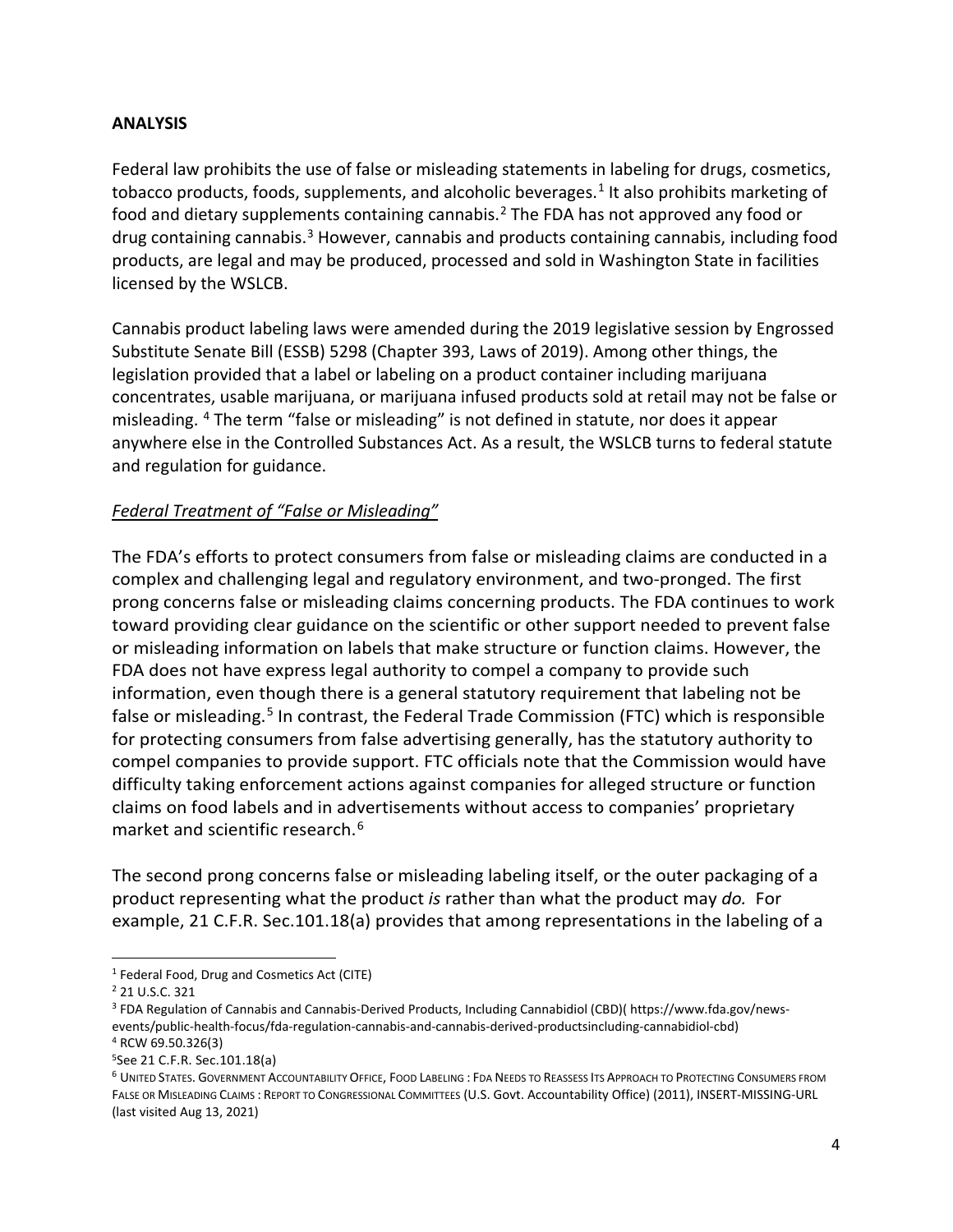food which render such food misbranded is a false or misleading representation with respect to another food or a drug, device, or cosmetic. "Misbranding" is a term or art that encompasses a series of individual statutory prohibitions. Under the Food, Drug and Cosmetics Act (FDCA) misbranding provision, a good (including bottled water) purporting to be a food for which a definition and standard of identity has been prescribed is deemed "misbranded" if" (1) it does not conform with the applicable standard of identity; or (2) its label does not bear the name of the good specified in the definition and standard.<sup>[7](#page-5-0)</sup>

These misbranding categories are interrelated. Characteristics of the labels that are required or permitted by specific statutory provision are not considered "false or misleading" under federal law. However, if certain characteristics of a label *are* required or permitted, and thus by definition not false or misleading, the remainder of the label must still comply with federal statute and not be "false or misleading in any particular."[8](#page-5-1)

For example, on May 25, 2016, the FDA issued guidance that it is false or misleading to describe sweeteners made from sugar cane as "evaporated cane juice."[9](#page-5-2) The FDA explained that the term "cane juice"—as opposed to cane syrup or cane sugar—calls to mind vegetable or fruit juice, $10$  which the FDA said is misleading as sugar cane is not typically eaten as a fruit or vegetable.[11](#page-5-4) The FDA concluded that the term "evaporated cane juice" fails to disclose that the ingredient's "basic nature" is sugar.<sup>[12](#page-5-5)</sup> The FDA therefore advised that "'evaporated cane juice' is not the common name of any type of sweetener and should be declared on food labels as 'sugar,' preceded by one or more truthful, non-misleading descriptors if the manufacturer so chooses."[13](#page-5-6)

Additionally, the Nutrition Labeling and Educational Act of 1990 (NLEA) contains an express preemption provision that prohibits states from enacting label regulations and requirements that are not identical to the FDCA requirements.<sup>[14](#page-5-7)</sup> Per the preemption provision, state labeling laws will be preempted if they set forth requirements that are "affirmatively different than the federal requirements."[15](#page-5-8)

<span id="page-5-5"></span><sup>12</sup> Guidance for Industry, *Ingredients Declared as Evaporated Cane Juice*, May, 2016, *available* 

<span id="page-5-0"></span> <sup>7</sup> [21 U.S.C.A. § 343\(g\);](https://1.next.westlaw.com/Link/Document/FullText?findType=L&pubNum=1000546&cite=21USCAS343&originatingDoc=Ia24c330acc9011d999c9dc2ba16a1874&refType=LQ&originationContext=document&transitionType=DocumentItem&ppcid=81bc422d61754386a36be3795e9573db&contextData=(sc.History*oc.Category)) [In re PepsiCo, Inc., Bottled Water Marketing and Sales Practices Litigation, 588 F. Supp. 2d 527 \(S.D. N.Y.](https://1.next.westlaw.com/Link/Document/FullText?findType=Y&serNum=2017615756&pubNum=0004637&originatingDoc=Ia24c330acc9011d999c9dc2ba16a1874&refType=RP&originationContext=document&transitionType=DocumentItem&ppcid=81bc422d61754386a36be3795e9573db&contextData=(sc.History*oc.Category))  [2008\).](https://1.next.westlaw.com/Link/Document/FullText?findType=Y&serNum=2017615756&pubNum=0004637&originatingDoc=Ia24c330acc9011d999c9dc2ba16a1874&refType=RP&originationContext=document&transitionType=DocumentItem&ppcid=81bc422d61754386a36be3795e9573db&contextData=(sc.History*oc.Category))

<span id="page-5-1"></span><sup>8</sup> [21 U.S.C.A. § 343\(g\);](https://1.next.westlaw.com/Link/Document/FullText?findType=L&pubNum=1000546&cite=21USCAS343&originatingDoc=Ia24c330acc9011d999c9dc2ba16a1874&refType=LQ&originationContext=document&transitionType=DocumentItem&ppcid=9f7adb7084a04a0cb7380bdb335c9711&contextData=(sc.History*oc.Category)) In re PepsiCo, Inc., Bottled Water Marketing and Sales Practices Litigation, 588 F. Supp. 2d 527 (S.D. N.Y. [2008\).](https://1.next.westlaw.com/Link/Document/FullText?findType=Y&serNum=2017615756&pubNum=0004637&originatingDoc=Ia24c330acc9011d999c9dc2ba16a1874&refType=RP&originationContext=document&transitionType=DocumentItem&ppcid=9f7adb7084a04a0cb7380bdb335c9711&contextData=(sc.History*oc.Category))

<span id="page-5-2"></span><sup>9</sup> Guidance for Industry, *Ingredients Declared as Evaporated Cane Juice*, May, 2016, *available* 

*at* http://www.fda.gov/food/guidanceregulation/guidancedocumentsregulatoryinformation/ucm181491.htm. <sup>10</sup> [21 C.F.R. § 120.1\(a\).](https://1.next.westlaw.com/Link/Document/FullText?findType=L&pubNum=1000547&cite=21CFRS120.1&originatingDoc=Ia24c330acc9011d999c9dc2ba16a1874&refType=LQ&originationContext=document&transitionType=DocumentItem&ppcid=81bc422d61754386a36be3795e9573db&contextData=(sc.History*oc.Category))

<span id="page-5-4"></span><span id="page-5-3"></span><sup>11</sup> U.S. Department of Agriculture, Center for Nutrition Policy and Promotion, *Added Sugars,* January 7,2016, available at http://www.choosemyplate.gov/added-sugars.

*at* http://www.fda.gov/food/guidanceregulation/guidancedocumentsregulatoryinformation/ucm181491.htm.

<span id="page-5-6"></span><sup>13</sup> Guidance for Industry, *Ingredients Declared as Evaporated Cane Juice*, May, 2016, *available* 

*at* http://www.fda.gov/food/guidanceregulation/guidancedocumentsregulatoryinformation/ucm181491.htm.

<span id="page-5-7"></span><sup>14</sup> *See* [21 U.S.C. § 343-1\(a\) \(2012\)](https://1.next.westlaw.com/Link/Document/FullText?findType=L&pubNum=1000546&cite=21USCAS343-1&originatingDoc=Ie33d34130ea511e698dc8b09b4f043e0&refType=RB&originationContext=document&transitionType=DocumentItem&contextData=(sc.Folder*cid.5443410ec7154049bcb7e5f6e18b5d31*oc.Search)#co_pp_8b3b0000958a4) (creating provision wherein federal label laws preempt state label laws). The NLEA prohibits states from directly or indirectly establishing food label requirements that are not identical to the FDCA's food label requirements.

<span id="page-5-8"></span><sup>15</sup> Jennifer L. Pomeranz, *[Litigation To Address Misleading Food Label Claims and the Role of the State Attorneys General](https://1.next.westlaw.com/Link/Document/FullText?findType=Y&serNum=0403044236&pubNum=0101877&originatingDoc=Ie33d34130ea511e698dc8b09b4f043e0&refType=LR&fi=co_pp_sp_101877_429&originationContext=document&transitionType=DocumentItem&contextData=(sc.Folder*cid.5443410ec7154049bcb7e5f6e18b5d31*oc.Search)#co_pp_sp_101877_429)*, 26 [REGENT U.L. REV. 421, 429 \(2014\)](https://1.next.westlaw.com/Link/Document/FullText?findType=Y&serNum=0403044236&pubNum=0101877&originatingDoc=Ie33d34130ea511e698dc8b09b4f043e0&refType=LR&fi=co_pp_sp_101877_429&originationContext=document&transitionType=DocumentItem&contextData=(sc.Folder*cid.5443410ec7154049bcb7e5f6e18b5d31*oc.Search)#co_pp_sp_101877_429) (noting preclusion of state label laws "affirmatively different" than federal requirements) [hereinafter *Litigation To Address Misleading Food Label Claims*]; Termini, *supra* note 4, at 102 (stating preclusion of state